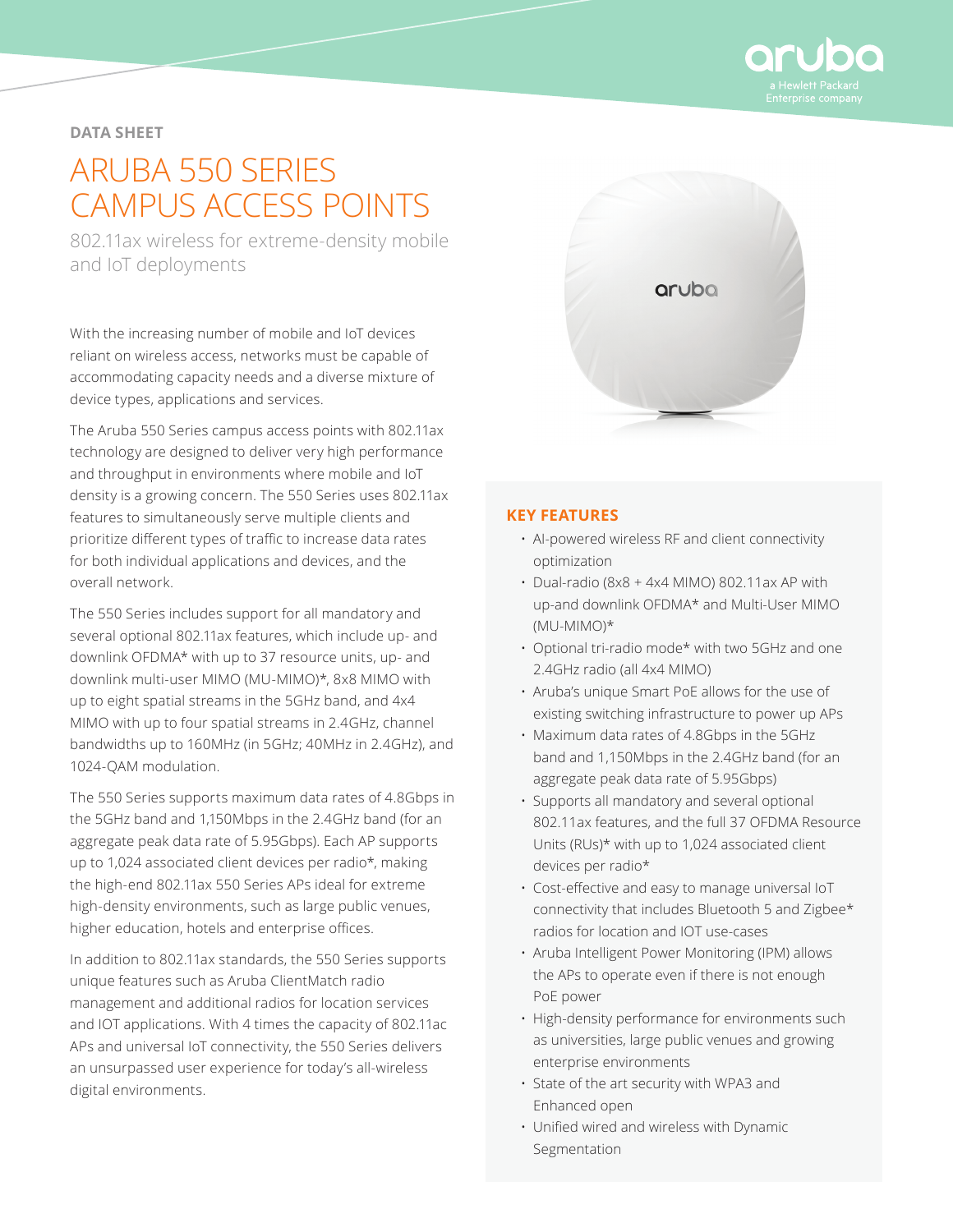## **ENHANCED PERFORMANCE**

To better support growing client density, the 550 Series uses two key new features within 802.11ax that support multi-user connectivity and enhanced efficiency\*. The first is Orthogonal Frequency Division Multiple Access (OFDMA) and the other is multi-user – multiple input multiple output (MU-MIMO).

- **Multi-user transmission with downlink and uplink OFDMA** — OFDMA increases user data rates and also reduces latency, especially for a large number of devices with short frames or low data-rate requirements, such as voice and IOT devices. By providing multi-user capabilities, a channel can be divided in the frequency domain, and multiple transmissions can be carried simultaneously. OFDMA is particularly effective in raising network efficiency and capacity where there are many devices, short frames, or low data-rate streams.
- **Multi user transmission with downlink and uplink multi-user MIMO** — MU-MIMO is another multi-user capability, originally introduced in 802.11ac. This improves network capacity by allowing multiple devices to transmit simultaneously.

In addition to the standard 802.11ax capabilities, with the optional tri-radio operating mode\*, the 5GHz radio is split up into two independent 4x4 MIMO radios with up to four spatial streams each. This enables even higher numbers of simultaneously connected client devices.

To optimize endpoint connections Aruba's ClientMatch technology will automatically detect and classify mobile devices with common characteristics, group these devices, and match them with the best AP's and radios to enhance the performance of the network. For example, all 802.11ax capable devices will be grouped onto available 11ax AP and radios, so that the performance benefits of Orthogonal Frequency Division Multiple Access (OFDMA) are maximized. This means increased network performance and a boost in network capacity.

## **[ArubaOS 8 runs at the core of the 550 Series APs](https://www.arubanetworks.com/assets/ds/DS_ArubaOS8.pdf)** to

deliver always-on networking via features like LiveUpgrade, Controller Clustering and seamless fail-over. Our ArubaOS 8 software also includes AirMatch, which delivers AI-powered technology to automatically optimize the performance of a wireless network by tuning the radio frequencies (RF) of the access points

## **SMART POWER MANAGEMENT**

As higher performance 802.11ax access points handle a greater number of devices and traffic, they will drive the need for more power consumption. To offset these demands, Aruba NetInsight includes a feature called GreenAP which allows the 550 Series access points to draw less power when it's not being used, such as evenings when the buildings are empty.

Aruba Intelligent Power Monitoring (IPM) allows for the 550 Series to operate even when your existing switches do not provide enough PoE. This enables IT to gradually upgrade their switching infrastructure by allowing the APs to operate even if 802.3bt is not supported in the existing switches. This feature also enables the AP to continuously monitor and report its actual power consumption and optionally make autonomous decisions to disable certain capabilities based on the amount of power needed to boot and operate.

Another unique Aruba feature in the 550 Series AP is Aruba Smart PoE. This allows for both Ethernet ports on the AP to draw power from existing switch infrastructure. Smart PoE enables to configure two PoE ports to either aggregate their power (more power available) or use one as a redundant PoE power.

## **IOT AND LOCATION READY**

The New 802.11ax technology also provides unique benefits for IOT devices. The features range from dedicated channels in OFDMA to support the simultaneous transmission of low latency IOT connections, to power saving options using Target Wake Time (TWT) for battery life savings.

In addition, the 550 Series support an integrated Bluetooth 5 and Zigbee\* radio, as well as a USB port for maximum flexibility, which provides secure and reliable connectivity for IOT devices to support a wide range of location services.

#### **Additional Features:**

- Optional tri-radio mode\* with two 4x4 5GHz and one 4x4 2.4GHz radios
	- **-** One 5GHz radio dedicated for the lower half of the band (0L), and one for the upper half (0U)
- Two HPE SmartRate uplink Ethernet ports
	- **-** Supports up to 5Gbps with NBase-T and IEEE 802.3bz Ethernet compatibility
	- **-** Backwards compatibility with 100/1000Base-T
- Smart PoE feature that supports either combining or prioritizing PoE power from both AP ports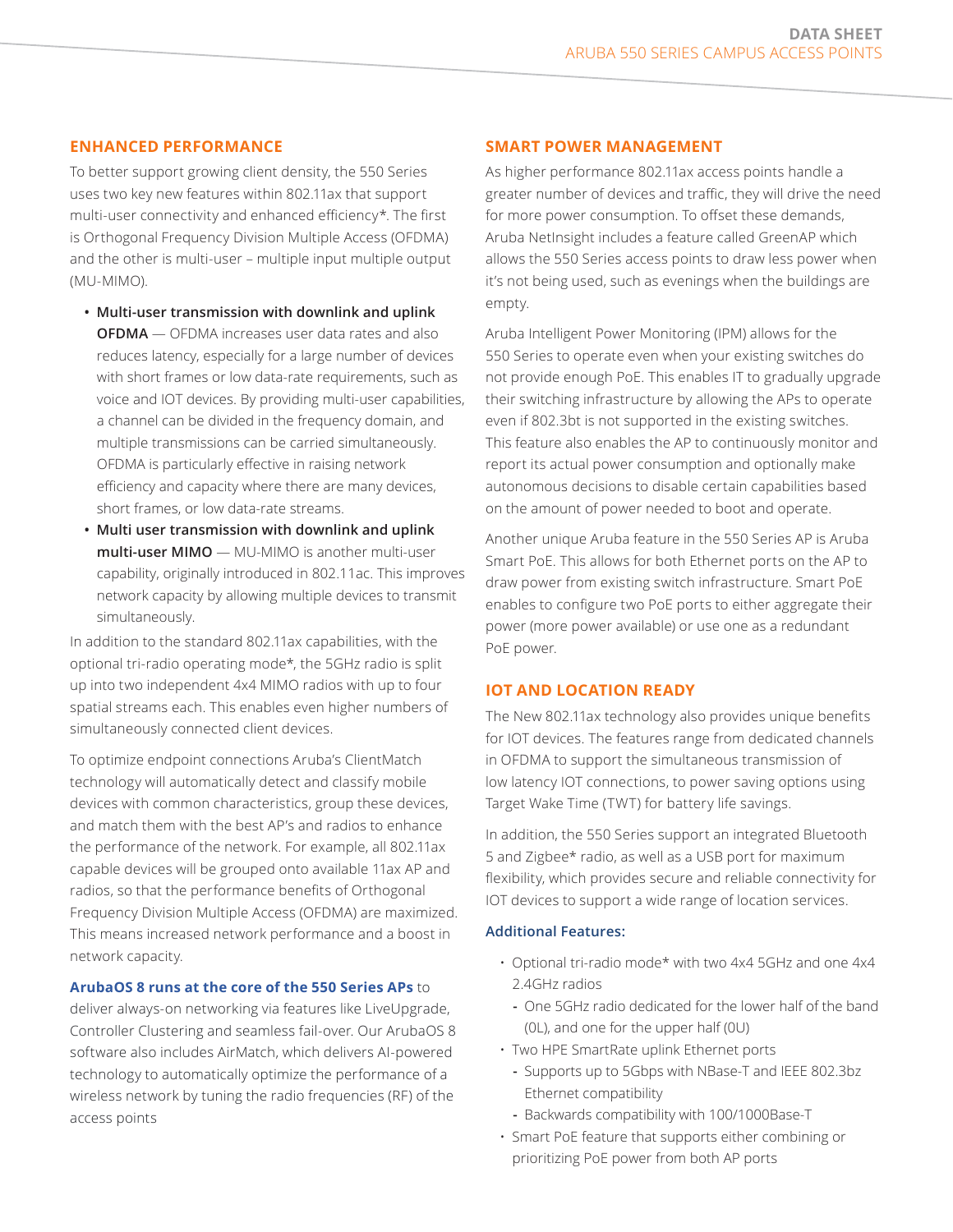- Built-in Bluetooth 5 and Zigbee\* radio
	- **-** Enables a wide range of IOT use-cases asset tracking, mobile engagement, and OT operations
- Advanced Cellular Coexistence (ACC)
	- **-** Minimizes interference from 3G/4G cellular networks, distributed antenna systems and commercial small cell/ femtocell equipment
- Quality of service for unified communications applications
	- **-** Supports priority handling and policy enforcement for unified communication apps, including Skype for Business with encrypted videoconferencing, voice, chat and desktop sharing
- Aruba AppRF technology leverages deep packet inspection to classify and block, prioritize, or limit bandwidth for thousands of applications in a range of categories
- Best-in-class RF Management
- **-** Built-in AirMatch technology manages the 2.4GHz and 5GHz radio bands and actively optimizes the RF environment, which includes channel width, channel selection and transmit power
- **-** Adaptive Radio Management (ARM) technology provides airtime fairness and ensures that APs stay clear of all sources of RF interference to deliver reliable, high- performance Wi-Fi
- Spectrum analysis
	- **-** Capable of part-time or dedicated air monitoring, the spectrum analyzer remotely scans the 2.4GHz and 5GHz radio bands to identify sources of RF interference from 20MHz through 160MHz operation
- Aruba Core Security
	- **-** Device assurance: Use of Trusted Platform Module (TPM) for secure storage of credentials and keys as well as secure boot
	- **-** Integrated wireless intrusion protection offers threat protection and mitigation, and eliminates the need for separate RF sensors and security appliances
	- **-** IP reputation and security services identify, classify, and block malicious files, URLs and IPs, providing comprehensive protection against advanced online threats
	- **-** SecureJack-capable for secure tunneling of wired Ethernet traffic
- Intelligent Power Monitoring (IPM)
	- **-** Enables the AP to continuously monitor and report its actual power consumption and optionally make autonomous decisions to disable certain capabilities based on the amount of power available to the unit
- **-** Software configurable to disable capabilities in specified order of priority.
- **-** The IPM feature applies when the unit is powered by a POE source
- Network management flexibility
	- **-** Aruba AirWave for on-prem management and Aruba Central for cloud management
- Energy efficiency with Green AP feature (requires Aruba NetInsight)
	- **-** The 550 Series Access Points support a unique deepsleep mode to deliver significant power and cost savings.

# **DEPLOYMENT OPTIONS**

- Controller-based mode When deployed in conjunction with an Aruba Mobility Controller, Aruba 550 Series APs offer centralized configuration, data encryption, policy enforcement and network services, as well as distributed and centralized traffic forwarding.
- Controller-less (Instant) mode The controller function is virtualized in a cluster of APs while in Instant mode. As the network grows and/or requirements change, Instant deployments can easily migrate to controller-based mode.
- Remote AP (RAP) mode for branch deployments.
- Air monitor (AM) for wireless IDS, rogue detection and containment.
- Spectrum analyzer (SA), dedicated or hybrid, for identifying sources of RF interference
- Secure enterprise mesh portal or point to point\*

For large installations across multiple sites, the Aruba Activate service significantly reduces deployment time by automating device provisioning, firmware upgrades, and inventory management. With Aruba Activate, the APs can be factory-shipped to any site and configure themselves when powered up.

## **SPECIFICATIONS**

## **Hardware variants**

• AP-555: Internal antenna models

## **Wi-Fi radio specifications**

- AP type: Indoor, dual/tri-radio, 5GHz and 2.4GHz 802.11ax 4x4 MIMO
- 5GHz radio (dual-radio operation): Eight spatial stream Single User (SU) MIMO for up to 4.8Gbps wireless data rate with individual 8SS HE80 (or 4SS HE160) 802.11ax client devices, or with eight 1SS or four 2SS HE80 802.11ax MU-MIMO capable client devices simultaneously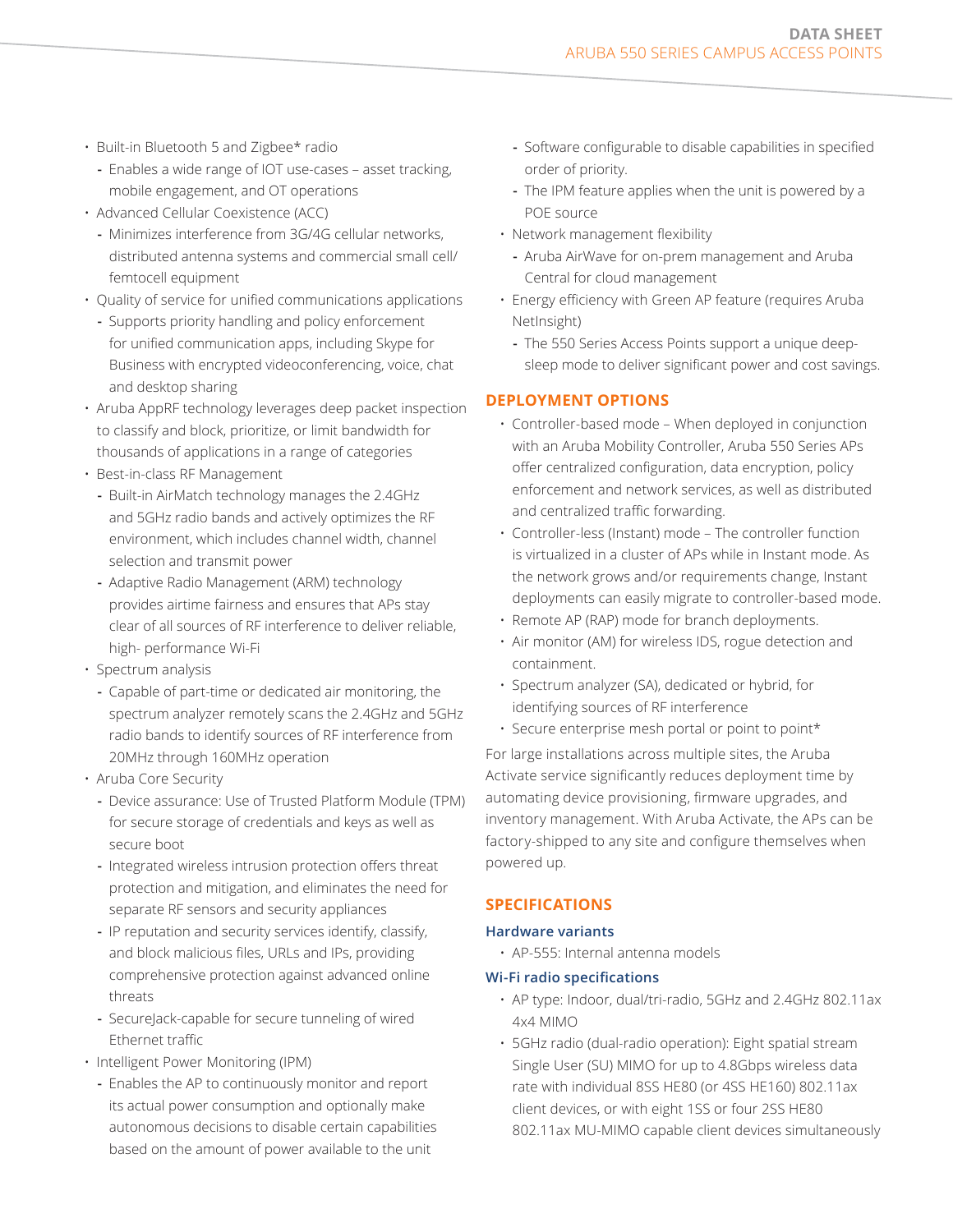- 5GHz radio (tri-radio operation\*): Four spatial stream Single User (SU) MIMO for up to 2.4Gbps wireless data rate with individual 4SS HE80 (or 2SS HE160) 802.11ax client devices, or with four 1SS or two 2SS HE80 802.11ax MU-MIMO capable client devices simultaneously
- 2.4GHz radio: Four spatial stream Single User (SU) MIMO for up to 1,150Mbps wireless data rate with individual 4SS HE40 802.11ax client devices or with two 2SS HE40 802.11ax MU-MIMO capable client devices simultaneously
- Support for up to 1,024 associated client devices per radio\*, and up to 16 BSSIDs per radio
- Supported frequency bands (country-specific restrictions apply):
	- **-** 2.400 to 2.4835GHz (radio 1)
	- **-** 5.150 to 5.250GHz (radio 0 and 0L)
	- **-** 5.250 to 5.350GHz (radio 0 and 0L)
	- **-** 5.470 to 5.725GHz (radio 0 and 0U)
	- **-** 5.725 to 5.850GHz (radio 0 and 0U)
- Available channels: Dependent on configured regulatory domain
- Dynamic frequency selection (DFS) optimizes the use of available RF spectrum
- Supported radio technologies:
	- **-** 802.11b: Direct-sequence spread-spectrum (DSSS)
	- **-** 802.11a/g/n/ac: Orthogonal frequency-division multiplexing (OFDM)
	- **-** 802.11ax: Orthogonal frequency-division multiple access (OFDMA) with up to 37 resource units (for an 80MHz channel)\*
- Supported modulation types:
	- **-** 802.11b: BPSK, QPSK, CCK
	- **-** 802.11a/g/n: BPSK, QPSK, 16-QAM, 64-QAM, 256-QAM (proprietary extension)
	- **-** 802.11ac: BPSK, QPSK, 16-QAM, 64-QAM, 256-QAM, 1024-QAM (proprietary extension)
	- **-** 802.11ax: BPSK, QPSK, 16-QAM, 64-QAM, 256-QAM, 1024-QAM
- 802.11n high-throughput (HT) support: HT20/40
- 802.11ac very high throughput (VHT) support: VHT20/40/80/160
- 802.11ax high efficiency (HE) support: HE20/40/80/160
- Supported data rates (Mbps):
	- **-** 802.11b: 1, 2, 5.5, 11
	- **-** 802.11a/g: 6, 9, 12, 18, 24, 36, 48, 54
	- **-** 802.11n: 6.5 to 600 (MCS0 to MCS31, HT20 to HT40), 800 with 256-QAM
- **-** 802.11ac: 6.5 to 1,733 (MCS0 to MCS9, NSS = 1 to 4, VHT20 to VHT160), 2,166 with 1024-QAM
- **-** 802.11ax (2.4GHz): 3.6 to 1,147 (MCS0 to MCS11, NSS = 1 to 4, HE20 to HE40)
- **-** 802.11ax (5GHz): 3.6 to 4,804 (MCS0 to MCS11, NSS = 1 to 8, HE20 to HE160)
- 802.11n/ac packet aggregation: A-MPDU, A-MSDU
- Transmit power: Configurable in increments of 0.5dBm
- Maximum (aggregate, conducted total) transmit power (limited by local regulatory requirements):
	- **-** 2.4GHz band: +24dBm (18dBm per chain)
	- **-** 5GHz band: +27dBm in dual-radio mode, +24dBm in triradio mode (18dBm per chain)
	- **-** Note: conducted transmit power levels exclude antenna gain. For total (EIRP) transmit power, add antenna gain.
- Advanced Cellular Coexistence (ACC) minimizes the impact of interference from cellular networks
- Maximum ratio combining (MRC) for improved receiver performance
- Cyclic delay/shift diversity (CDD/CSD) for improved downlink RF performance
- Space-time block coding (STBC) for increased range and improved reception
- Low-density parity check (LDPC) for high-efficiency error correction and increased throughput
- Transmit beam-forming (TxBF) for increased signal reliability and range\*
- 802.11ax Target Wait Time (TWT) to support low-power client devices\*

## **Wi-Fi antennas**

- Integrated downtilt omni-directional antennas for 4x4 MIMO in 2.4GHz with peak antenna gain of 4.3dBi, and 8x8 MIMO in 5GHz with peak antenna gain of 5.8dBi in 5GHz. In tri-radio mode, the peak gain of the antennas for each of the 4x4 5GHz radios is 5.5dBi (radio 0L, lower half of 5GHz) and 5.6dBi (radio 0U, upper half of 5GHz). Built-in antennas are optimized for horizontal ceiling mounted orientation of the AP. The downtilt angle for maximum gain is roughly 30 degrees.
	- **-** A mix of horizontally and vertically polarized antenna elements is used
	- **-** Combining the patterns of each of the antennas of the MIMO radios, the peak gain of the combined, average pattern is 2.4dBi in 2.4GHz and 2.0dBi in 5GHz (dual-radio mode).
	- **-** In tri-radio mode, the peak gain of the combined, average pattern is 2.7dBi (radio 0L, lower half of 5GHz) and 1.8dBi (radio 0U, upper half of 5GHz)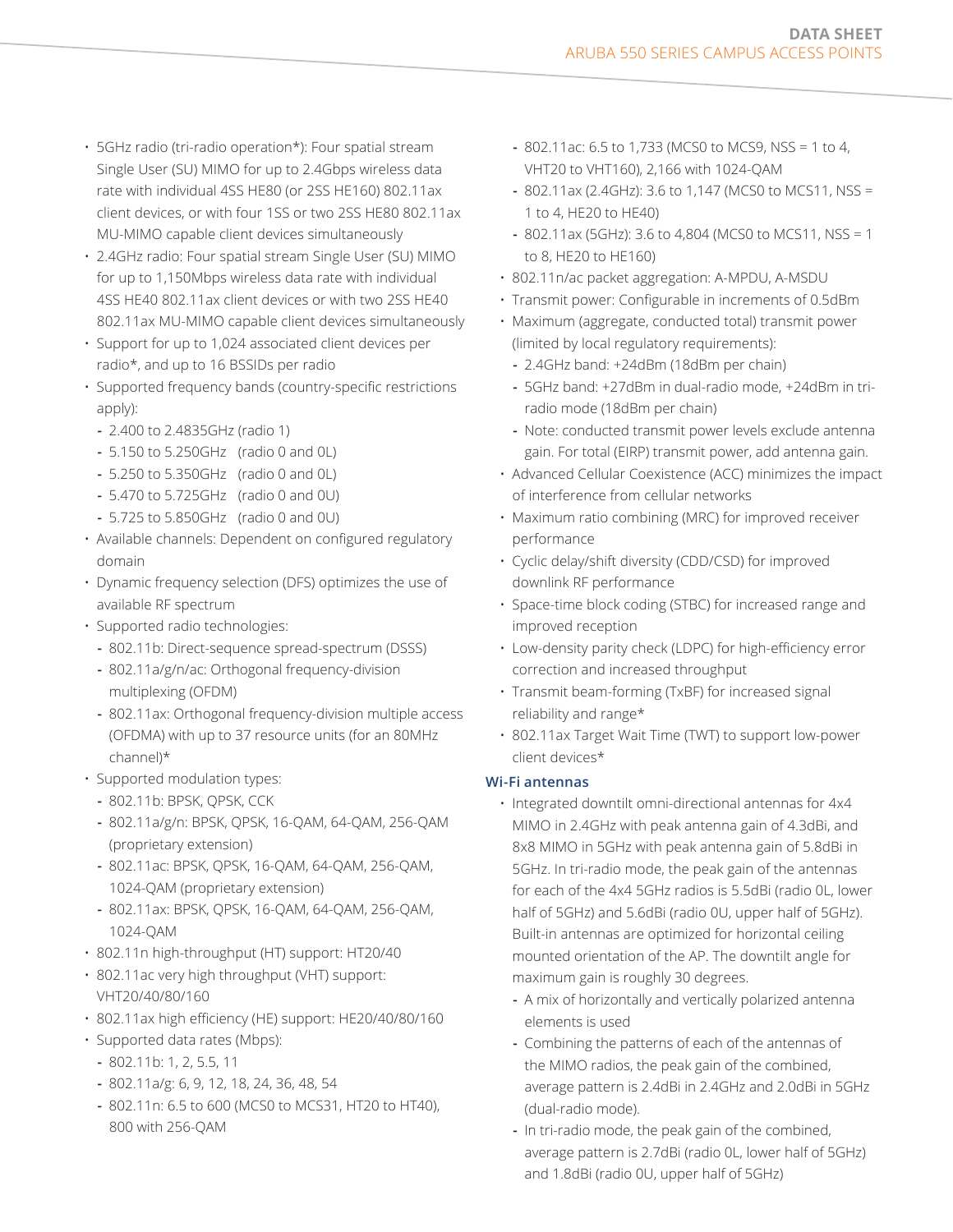# **Other interfaces**

- E0, E1: HPE SmartRate port (RJ-45, maximum negotiated speed 5Gbps)
	- **-** Auto-sensing link speed (100/1000/2500/5000BASE-T) and MDI/MDX
	- **-** 2.5Gbps and 5Gbps speeds comply with NBase-T and 802.3bz specifications
	- **-** POE-PD: 48Vdc (nominal) 802.3af/at/bt POE (class 3 or higher)
	- **-** 802.3az Energy Efficient Ethernet (EEE)
- Link aggregation (LACP) support between both network ports for redundancy and increased capacity
- POE power can be drawn from either port (single source, or set to prioritize) or both ports simultaneously (set to combine). When set to prioritize, the AP draws power from E0 and may failover to E1.
- DC power interface: 48Vdc (nominal, +/- 5%), accepts 1.35mm/3.5mm center-positive circular plug with 9.5mm length
- USB 2.0 host interface (Type A connector)
	- **-** Capable of sourcing up to 1A / 5W to an attached device
- Bluetooth Low Energy (BLE5.0) and Zigbee (802.15.4)\* radio
	- **-** BLE: up to 8dBm transmit power (class 1) and -99dBm receive sensitivity (125kbps)
	- **-** Zigbee: up to 8dBm transmit power and -97dBm receive sensitivity
	- **-** A pair of integrated omnidirectional antennas (polarization diversity) with roughly 30 degrees downtilt and peak gain of 4.5dBi
- Visual indictors (two multi-color LEDs): for System and Radio status
- Reset button: factory reset, LED mode control (normal/off)
- Serial console interface (proprietary, micro-B USB physical jack)
- Kensington security slot

## **Power sources and power consumption**

- The AP supports direct DC power and Power over Ethernet (POE; on port E0 and/or E1)
- When POE power is supplied to both Ethernet ports, the AP can be configured to combine or prioritize power sources
- When both DC and POE power sources are available, DC power takes priority over POE
- Power sources are sold separately; see the ordering Information section below for details
- When powered by DC, 802.3bt (class 5) POE or 2x 802.3at (class 4) POE, the AP will operate without restrictions.
- When powered by 1x 802.3at (class 4) POE and with the IPM feature disabled, the AP will disable the USB port, disable the other Ethernet port, operate the 5GHz radio in 4x4 mode, and disable tri-radio operation
- In the same configuration but with IPM enabled, the AP will start up in unrestricted mode, but may dynamically apply restrictions depending on the POE budget and actual power. The feature restrictions and order can be programmed.
- Operating the AP with an 802.3af (class 3 or lower) POE source is not supported.
- Maximum (worst-case) power consumption (dual-radio operation):
	- **-** DC powered: 32.6W
	- **-** POE powered (802.3bt or dual 802.3at): 38.2W
	- **-** POE powered (802.3at, IPM disabled): 25.1W
	- **-** All numbers above are without an external USB device connected. When sourcing the full 5W power budget to such a device, the incremental (worst-case) power consumption for the AP is up to 6.0W (POE powered) or 5.4W (DC powered).
- Maximum (worst-case) power consumption in idle mode (dual-radio operation): 15.0W (POE) or 15.1W (DC).
- Maximum (worst-case) power consumption in deep-sleep mode: 3.8W(POE) or 3.6W (DC)

## Mounting details

• A mounting bracket has been pre-installed on the back of the AP. This bracket is used to secure the AP to any of the Aruba mount kits (sold separately); see the ordering Information section below for details.

# **Mechanical specifications**

- Dimensions/weight (AP-555; unit, excluding mount bracket):
	- **-** 260mm (W) x 260mm (D) x 58mm (H) / 10.2" (W) x 10.2" (D) x 2.3" (H)
	- **-** 1,570g / 55.4oz
- Dimensions/weight (AP-555; shipping):
	- **-** 320mm (W) x 303mm (D) x 108mm (H) / 12.6" (W) x 11.9" (D) x 4.3" (H)
	- **-** 2,230g / 78.7oz

# **Environmental specifications**

- Operating conditions
	- **-** Temperature: 0C to +50C / +32F to +122F
	- **-** Humidity: 5% to 93% non-condensing
	- **-** AP is plenum rated for use in air-handling spaces
	- **-** ETS 300 019 class 3.2 environments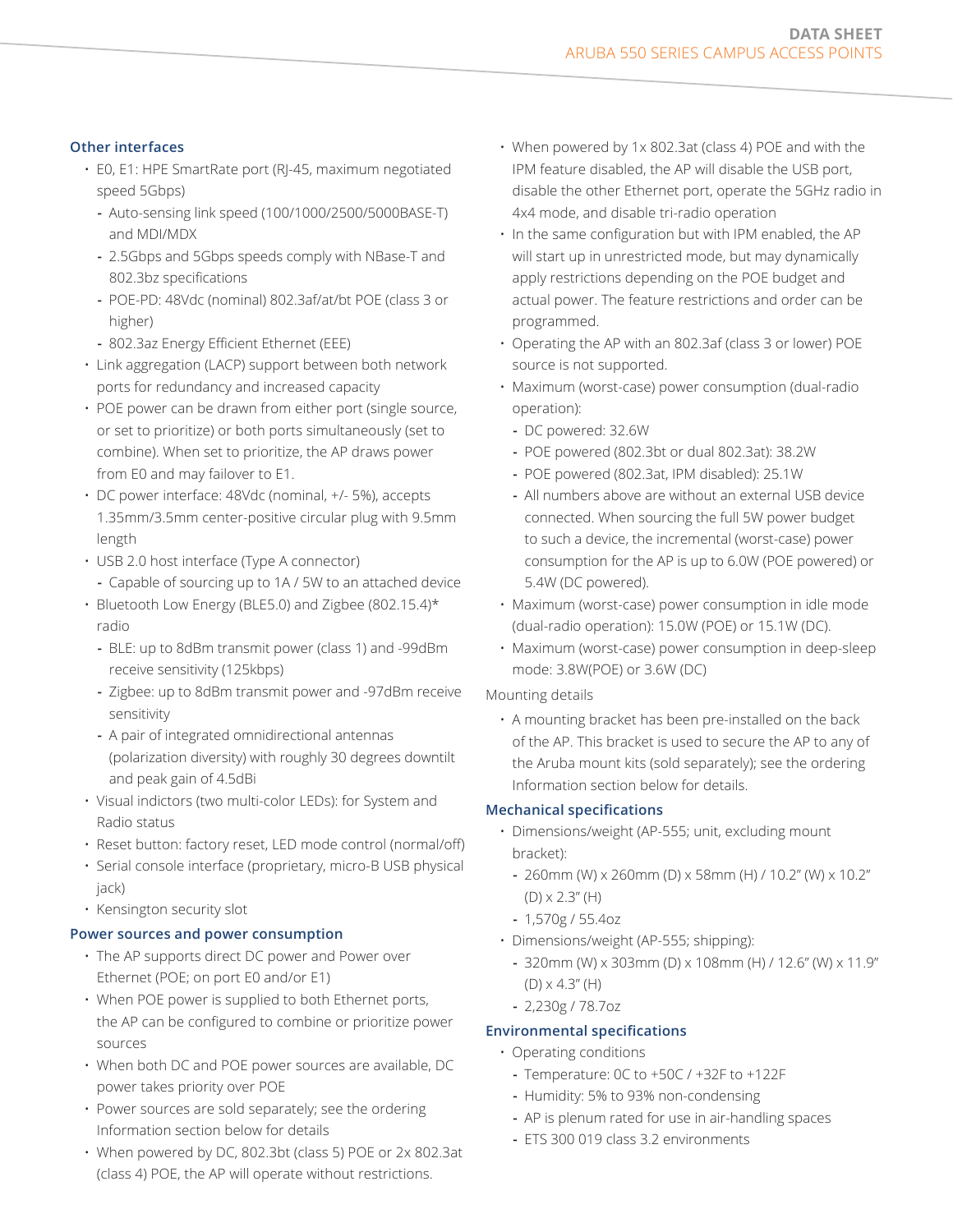- Storage and transportation conditions
	- **-** Temperature: -40C to +70C / -40F to +158F
	- **-** Humidity: 5% to 93% non-condensing
	- **-** ETS 300 019 classes 1.2 and 2.3 environments

#### **Reliability**

• Mean Time Between Failure (MTBF): 855,000hrs (98yrs) at +25C operating temperature.

## **Regulatory compliance**

- FCC/ISED
- CE Marked
- RED Directive 2014/53/EU
- EMC Directive 2014/30/EU
- Low Voltage Directive 2014/35/EU
- UL/IEC/EN 60950
- EN 60601-1-1, EN60601-1-2

For more country-specific regulatory information and approvals, please see your Aruba representative.

#### **Regulatory model numbers**

• AP-555: APIN0555

## **Certifications**

- UL2043 plenum rating
- Wi-Fi Alliance:
	- **-** Wi-Fi CERTIFIED a, b, g, n, ac
	- **-** Wi-Fi CERTIFIED ax1
	- **-** WPA, WPA2 and WPA3 Enterprise with CNSA option, Personal (SAE), Enhanced Open ( OWE)
- **-** WMM, WMM-PS, Wi-Fi Vantage, W-Fi Agile Multiband
- **-** Wi-Fi Location\*
- **-** Passpoint (release 2)
- Bluetooth SIG
- Ethernet Alliance (POE, PD device, class 4)

## **WARRANTY**

#### **[Aruba's hardware limited lifetime warranty](https://www.arubanetworks.com/support-services/product-warranties/)**.

# **MINIMUM OPERATING SYSTEM SOFTWARE VERSIONS**

ArubaOS and Aruba InstantOS 8.5.0.0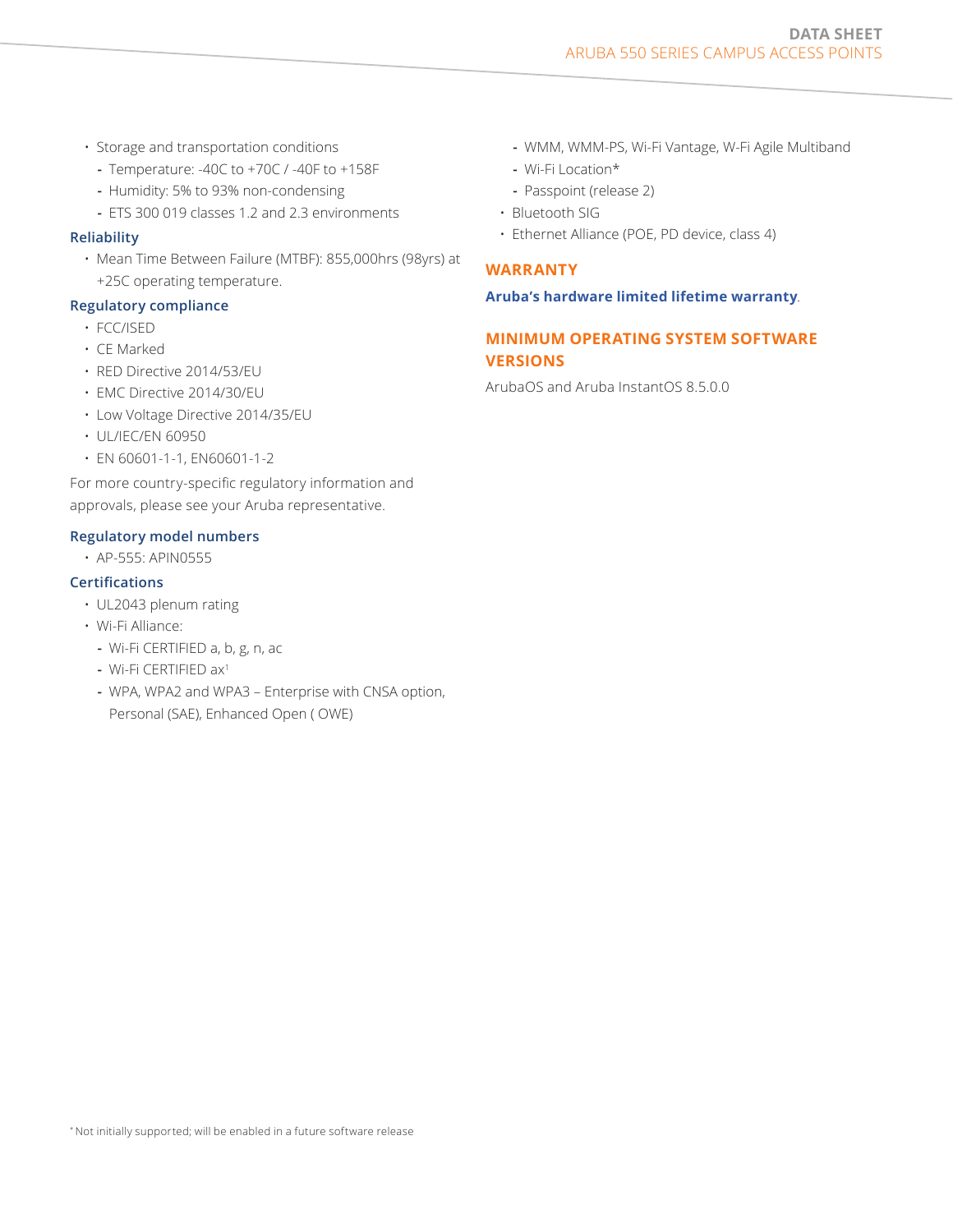a sa kacamatan ing Kabupatèn Kabupatèn Kabupatèn Kabupatèn Kabupatèn Kabupatèn Kabupatèn Kabupatèn Kabupatèn K

| <b>RF PERFORMANCE TABLE</b> |                                                    |                                                        |  |  |  |  |  |
|-----------------------------|----------------------------------------------------|--------------------------------------------------------|--|--|--|--|--|
| <b>Band, rate</b>           | Maximum transmit power (dBm)<br>per transmit chain | <b>Receiver sensitivity (dBm)</b><br>per receive chain |  |  |  |  |  |
| 2.4GHz, 802.11b             |                                                    |                                                        |  |  |  |  |  |
| 1Mbps                       | 18                                                 | -98                                                    |  |  |  |  |  |
| 11Mbps                      | 18                                                 | $-89$                                                  |  |  |  |  |  |
| 2.4GHz, 802.11g             |                                                    |                                                        |  |  |  |  |  |
| 6Mbps                       | 18                                                 | $-92$                                                  |  |  |  |  |  |
| 54Mbps                      | 16                                                 | $-75$                                                  |  |  |  |  |  |
| 2.4GHz, 802.11n HT20        |                                                    |                                                        |  |  |  |  |  |
| MCS0                        | 18                                                 | $-92$                                                  |  |  |  |  |  |
| MCS7                        | 14                                                 | $-73$                                                  |  |  |  |  |  |
| 2.4GHz, 802.11ax HE20       |                                                    |                                                        |  |  |  |  |  |
| MCS0                        | 18                                                 | $-92$                                                  |  |  |  |  |  |
| MCS11                       | 10                                                 | $-64$                                                  |  |  |  |  |  |
| 5GHz, 802.11a               |                                                    |                                                        |  |  |  |  |  |
| 6Mbps                       | 18                                                 | $-91$                                                  |  |  |  |  |  |
| 54Mbps                      | 16                                                 | $-74$                                                  |  |  |  |  |  |
| 5GHz, 802.11n HT20          |                                                    |                                                        |  |  |  |  |  |
| MCS0                        | 18                                                 | $-91$                                                  |  |  |  |  |  |
| MCS7                        | 14                                                 | $-72$                                                  |  |  |  |  |  |
| 5GHz, 802.11n HT40          |                                                    |                                                        |  |  |  |  |  |
| MCS0                        | 18                                                 | $-88$                                                  |  |  |  |  |  |
| MCS7                        | 14                                                 | $-69$                                                  |  |  |  |  |  |
| 5GHz, 802.11ac VHT20        |                                                    |                                                        |  |  |  |  |  |
| MCS0                        | 18                                                 | $-91$                                                  |  |  |  |  |  |
| MCS9                        | 12                                                 | $-68$                                                  |  |  |  |  |  |
| 5GHz, 802.11ac VHT40        |                                                    |                                                        |  |  |  |  |  |
| MCS0                        | 18                                                 | $-88$                                                  |  |  |  |  |  |
| MCS9                        | 12                                                 | $-65$                                                  |  |  |  |  |  |
| 5GHz, 802.11ac VHT80        |                                                    |                                                        |  |  |  |  |  |
| MCS0                        | 18                                                 | $-85$                                                  |  |  |  |  |  |
| MCS9                        | 12                                                 | $-62$                                                  |  |  |  |  |  |
| 5GHz, 802.11ac VHT160       |                                                    |                                                        |  |  |  |  |  |
| MCS0                        | 18                                                 | $-82$                                                  |  |  |  |  |  |
| MCS9                        | 12                                                 | $-59$                                                  |  |  |  |  |  |
| 5GHz, 802.11ax HE20         |                                                    |                                                        |  |  |  |  |  |
| MCS0                        | 18                                                 | $-91$                                                  |  |  |  |  |  |
| MCS11                       | 10                                                 | $-62$                                                  |  |  |  |  |  |
| 5GHz, 802.11ax HE40         |                                                    |                                                        |  |  |  |  |  |
| MCS0                        | 18                                                 | $-88$                                                  |  |  |  |  |  |
| MCS11                       | $10$                                               | $-58$                                                  |  |  |  |  |  |
| 5GHz, 802.11ax HE80         |                                                    |                                                        |  |  |  |  |  |
| MCS0                        | 18                                                 | $-85$                                                  |  |  |  |  |  |
| MCS11                       | $10$                                               | $-56$                                                  |  |  |  |  |  |
| 5GHz, 802.11ax HE160        |                                                    |                                                        |  |  |  |  |  |
| MCS0                        | 18                                                 | $-82$                                                  |  |  |  |  |  |
| MCS11                       | $10\,$                                             | $-53$                                                  |  |  |  |  |  |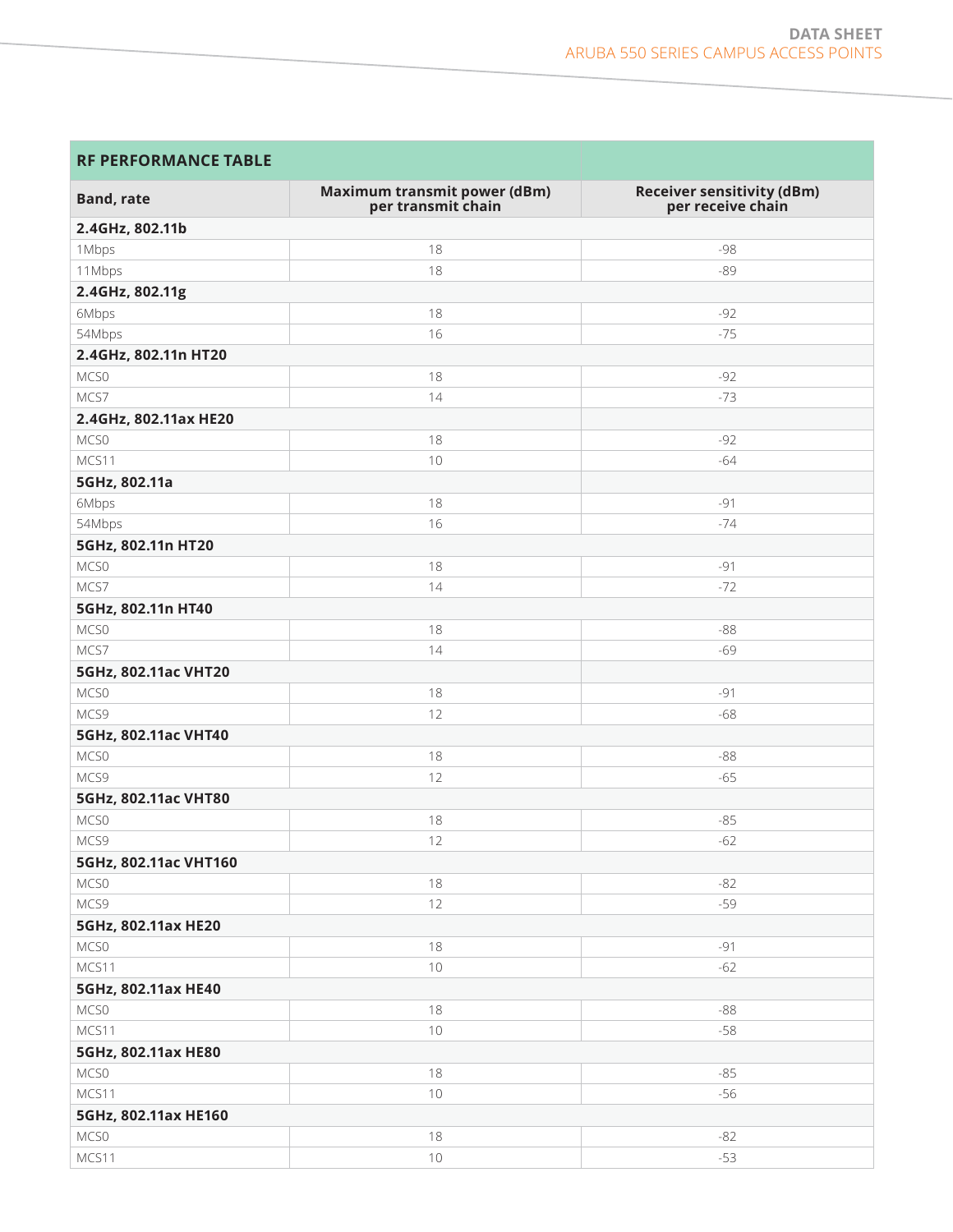# **ANTENNA PATTERNS**

## **Horizontal planes (top view)**

Showing azimuth (0 degrees) and 30 degrees downtilt patterns (averaged patterns for all applicable antennas)



**2.45GHz Wi-Fi (radio 1)**



#### **5.5GHz Wi-Fi (radio 0, dual-radio mode)**



-S.875GHz WiFi (ROH) Average Azimuth -S.875GHz WiFi (ROH) Average Downtilt

#### **5.875GHz Wi-Fi (radio 0U, tri-radio mode)**



-S.18GHz WiFi (ROL) Average Azimuth -S.18GHz WiFi (ROL) Average Downtilt

**5.18GHz Wi-Fi (radio 0L, tri-radio mode)**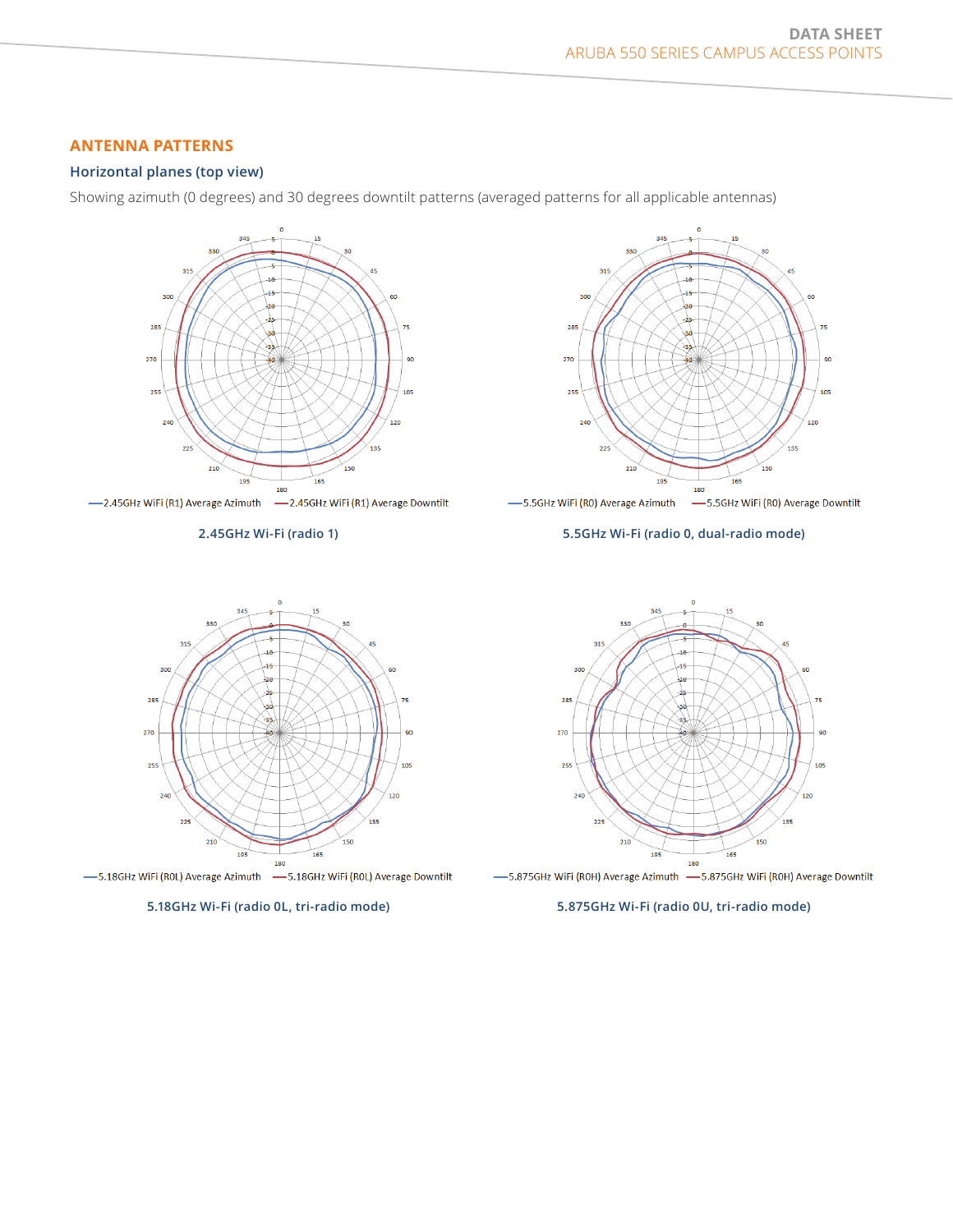#### **Vertical (elevation) planes (side view, AP facing down)**

Showing side view with AP rotated 0 and 90 degrees (averaged patterns for all applicable antennas)



-2.45GHz WiFi (R1) Average Elevation 0 -2.45GHz WiFi (R1) Average Elevation 90

#### **2.45GHz Wi-Fi (radio 1)**



-5.5GHz WiFi (RO) Average Elevation 0 - 5.5GHz WiFi (RO) Average Elevation 90

#### **5.5GHz Wi-Fi (radio 0, dual-radio mode)**



-5.18GHz WiFi (ROL) Average Elevation 0 - 5.18GHz WiFi (ROL) Average Elevation 90





#### **5.875GHz Wi-Fi (radio 0U, tri-radio mode)**